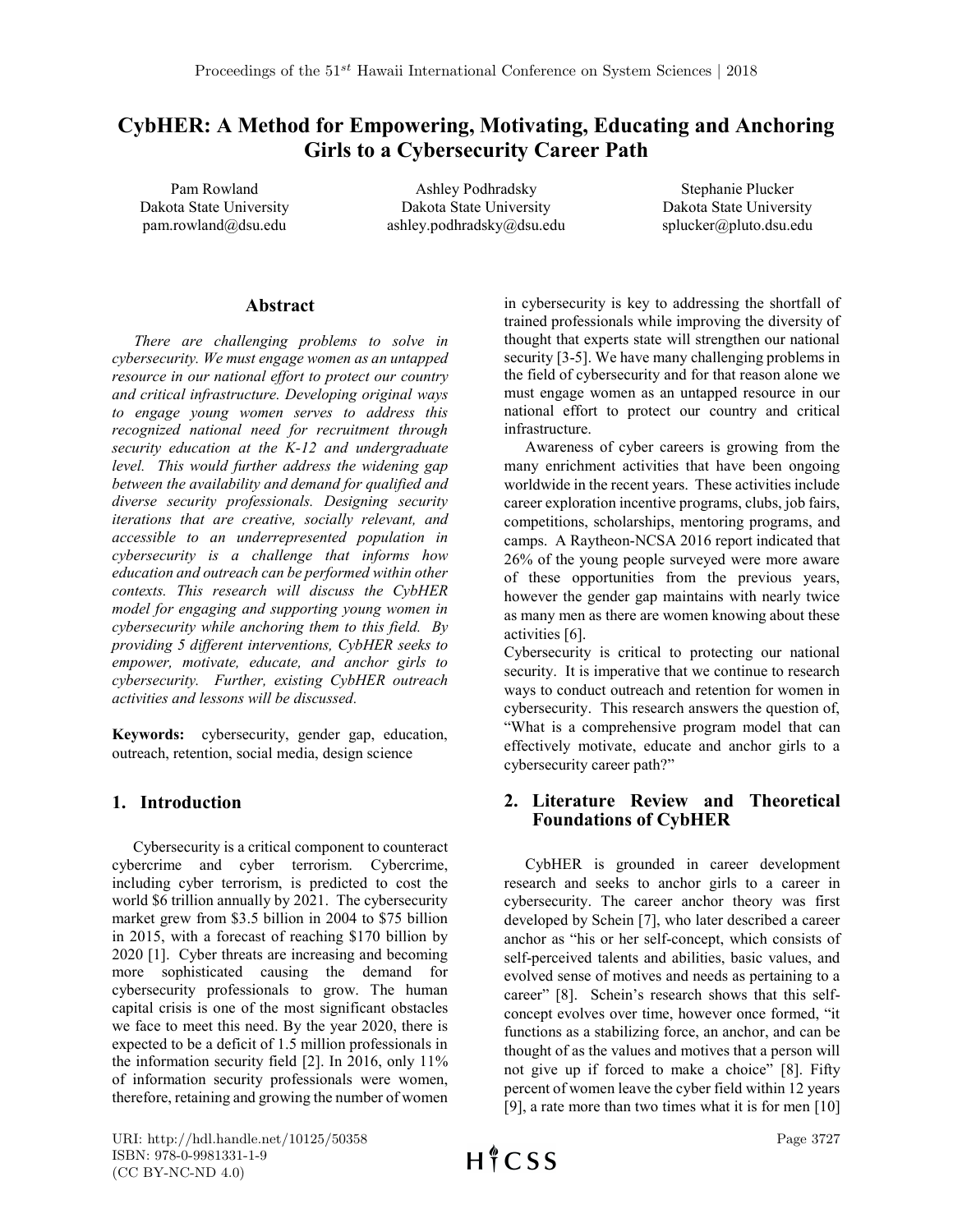and 10% more than the already abysmal attrition rate for women in general engineering [11]. Creating anchors is a necessity to achieve a vibrant and diverse workforce. Anchors can be identified and created through education and outreach [12].

This leads to a very important question, how can anchors be formed? Schein identifies eight anchors that most people's self-concepts revolve around. These include 1) autonomy/independence; 2) security/stability; 3) technical-functional competence; 4) general managerial competence; 5) entrepreneurial creativity; 6) service or dedication to a cause; 7) pure challenge; 8) life style. Later in this paper, we will tie the career anchor theory to our method's themes.

Other factors that will be considered when looking at forming anchors unique to female students are recovering from failure, socialization, problem-based curriculum, collaborative learning, and mentorship.

While our research is focusing on reaching girls for cybersecurity, we look to research focused on computer science as the closest example. Unique to female computer science students is an inherent disadvantage when recovering from a failure early in their studies. For experienced and confident CS students (which are, currently, disproportionately boys), incessant and abject failure does little to damage their faith in their own abilities. For those new to the discipline, though, a constantly reinforced message of failure leads to low self-esteem, diminished confidence, and a re-consideration of career goals [13]. Knowledge and practice can lead to confidence and self-efficacy [14, 15]. Inspirational messages and independent exploration lead to motivation [16].

Socialization and mentorship uniquely benefit young women and address many of the deficiencies found in more traditional approaches to cybersecurity education for this population. A study by Elaine Seymour found that socialization for young women is one of the keys to engagement and allows them to attach and engage in a line of study. Specifically, her research states, "…the socialization of most young women encourages the development of more extrinsic sense of identity [17]." By exposing young girls to cyber interests through social activities, they can better identify with others and with their own interests. When a girl's work is recognized, supported, and given opportunities, girls view their potential and future selves [18]. Females respond well to collaborative learning and the ability to have student-to-student interaction [19, 20], and problem-based curriculum can lend itself to collaborative learning as well as peer interaction [21].

Katz (2006) found that females who have friends in their department are more likely to persist in computer science. Peterson (2015) has similarly shown the positive effects of socialization using similar strategies in teaching cybersecurity to undergraduate women. His first-year course in cybersecurity overcomes many of the common shortcomings identified in typical CS coursework by communicating a real-world context and the social relevance of the discipline, dispelling notions of cyber as a solitary, misanthropic, and isolating pursuit, and showing how creativity and individual expression are beneficial and necessary for success as a security professional [22]. Community supports a strong identity, and collaborative problem solving gives purpose [23-25].

Mentorship and family involvement provides encouragement, support, and helps girls identify those "like them" in the field of cyber. Emphasizing social connections and shared culture beyond the classroom, has been found to be an effective measure to retain female students in computing degrees [26]. Constant connection and supportive and engaged guardians lead to positive and long-lasting influence [27-29]*.*

CybHER will provide multiple opportunities for social connections and a shared culture, in a variety of settings and modes, which will translate into more females entering the cyber field and being anchored to the discipline.

### 3. Problem identification and motivation

While there are several theories and enrichment activities, none specifically brought a comprehensive solution that could provide a consistent and lasting impact to girls. By looking at Schein's anchor theory as well as other theories unique to girls in computing, we develop intervention themes that will create anchors and motivation from an earlier age.

This research goes beyond tailoring the contents of our interventions, it aims to change the mechanism of delivery. The intent of this study is to design and develop a comprehensive learning environment, in the form of CybHER, that not only adds to the research literature of theories to increase participation of girls in cyber, but also is a valuable method for programs with the same goals.

Not only would this serve to address a recognized national need, it would begin to address the gap between availability and demand for qualified and diverse security professionals. Designing security interventions that are creative, socially relevant, and accessible to an underrepresented population in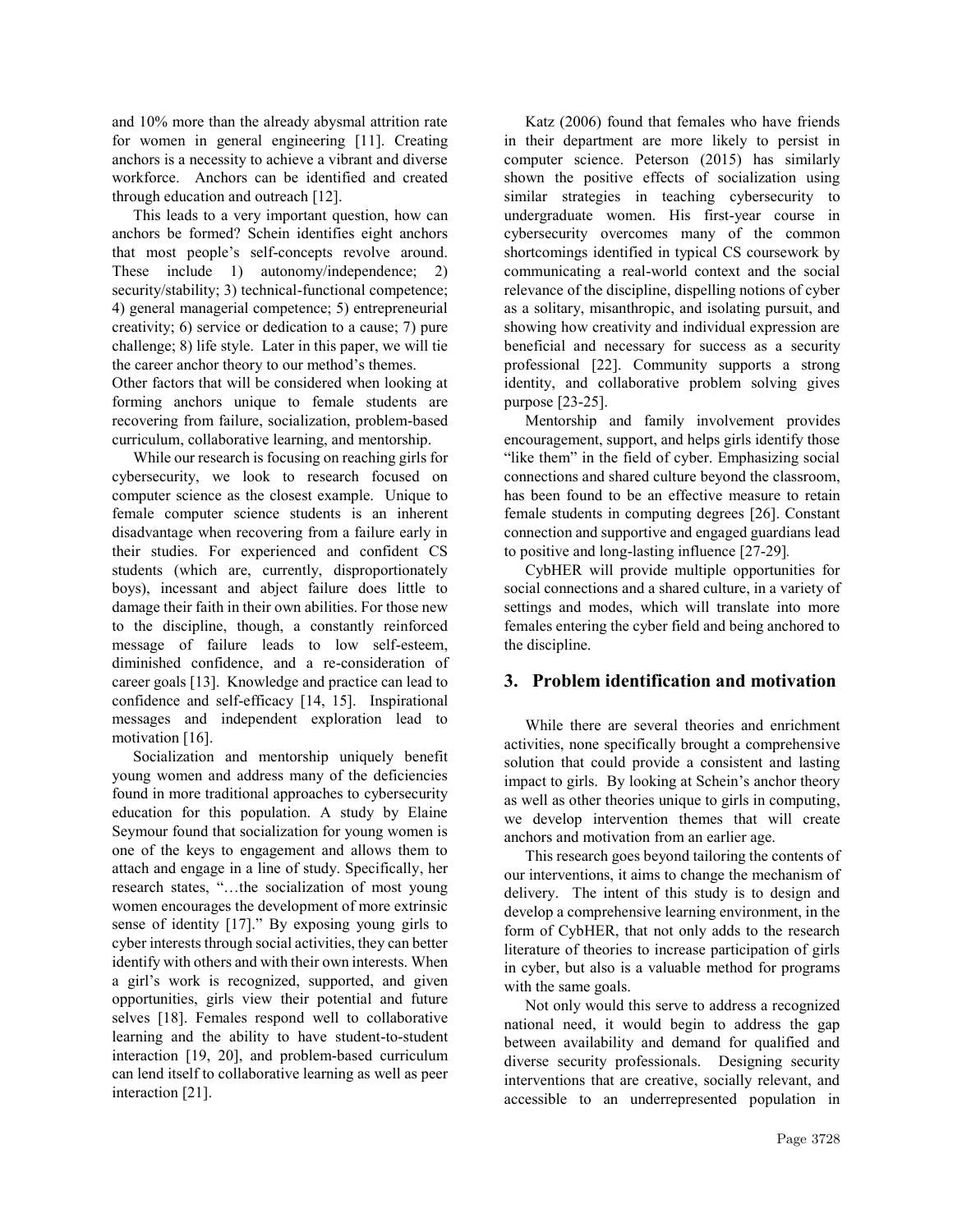cybersecurity is a challenge that informs how education and outreach can be performed within other contexts. CybHER will foster positive and encouraging relationships, create a pipeline of role models and a self-sustaining support system, introduce more girls to cybersecurity, and transition them into collegiate programs that will ultimately provide qualified and successful professionals.

### 4. Objectives

CybHER is building a community of knowledge, inspiration, and mentorship. By reaching out and providing positive experiences to girls at an earlier age, anchors can be formed, confidence built, and commitment made to the discipline. This is easier said than done. Early experiences need to be combined with a tailored message that avoids negative stereotypes of the field; provide mentoring opportunities to show what success "looks like;" leverage exercises that instill purpose; give opportunities for "productive failure;" and ensure a positive and supportive environment for the same. All of which have shown to be factors that help women persist in a cyber career path [30-34].

### 5. Design and Development

CybHER is an intervention method to educate and motivate girls to pursue cybersecurity. This project utilizes design-based research to develop intervention in an educational setting. It is intended to improve education and inform theory. This intervention is designed and then implemented [35]. In order for others to understand the intervention, the design and the implementation need to be documented [36].

All elements required for Design Science research are included:

- It identifies an existing, important, persistent, unsolved IS problem.
- The proposed solution is a novel artifact informed by reference theories, intended to be used to solve a problem.
- The steps of requirements-gathering, solution design, and observation constitute the evaluation phase.
- The framework can be applied to other projects or programs wishing to increase awareness and diversity. [37]

With these guidelines, this section will focus on the current design of CybHER.

CybHER is organized into five separate, but thematic, interventions. Previous approaches have provided positive but intermittent exposure, while CybHER is designed to be comprehensive and provide continuous engagement with cybersecurity concepts throughout a student's curricular and extracurricular life. Figure 1 shows the CybHER Themes. Each theme forms a pillar to the entire CybHER program. Each area is essential to build on the theoretical background regarding empowering, motivating, educating, and anchoring girls to cybersecurity. Without each pillar, a piece would be missing.

The CybHER themes recognize time as an important element to girls. Each theme is developed around this sense of time allowing for varied amounts of time interventions. Each theme also addresses theoretical concepts found through literature and expertise. While the CybHER themes are paramount to our program, we will have emerging aspects of our program including CybHER Tips, CybHER Warrior, CybHER Motivation, etc. This will help add new content to our program.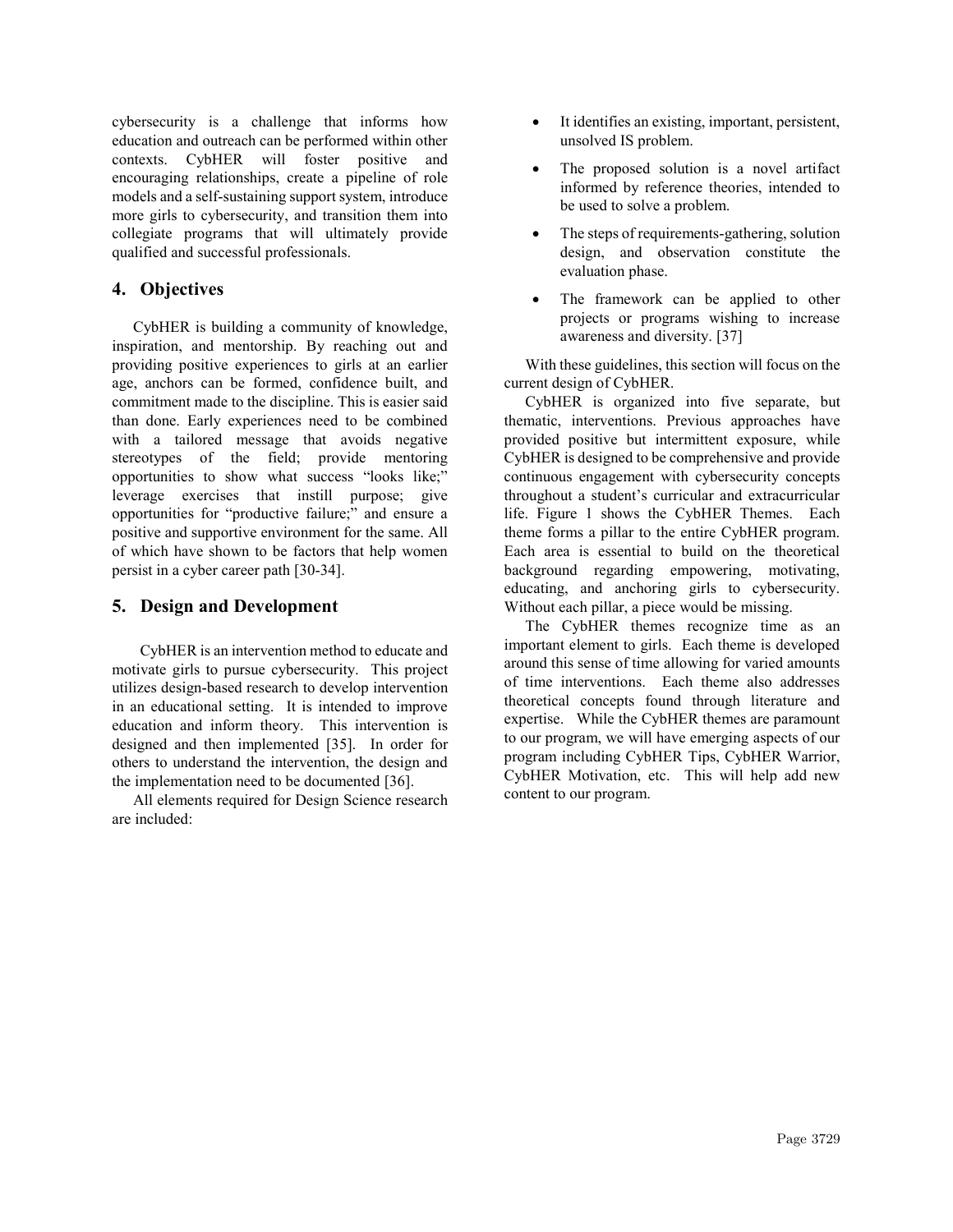

*Figure 1: CybHER Themes*

### 5.1 CybHER Seconds

*Constant connections lead to lasting impacts* [29]. One of the goals of CybHER is to stay connected. CybHER Seconds are frequent connections on different platforms for inspiration, connection, and to showcase current events and technological developments. Emails, tweets, snaps, and Instagrams are used to maintain communication with participating girls. These quick connections take seconds, thus the title to this pillar. On average, we have 2-3 social media posts a week to be a constant connection with our audience.

The content is focused on cybersecurity awareness, current events, upcoming CybHER events, new engagement opportunities, CybHER tips, and CybHER motivation. Seconds are tailored to the target population, designed to be accessible, interesting, and relevant to girls aged 12 to 21.

### 5.2 CybHER Minutes

*Knowledge and practice leads to confidence and self-efficacy* [14, 15]. Providing informal, independent educational opportunities to girls will help build their confidence and excitement for this field. CybHER Minutes are engaging 3-5 minute videos and short 5-7 minute follow-up exercises that provide the girls with foundational knowledge about mainstream topics in cybersecurity. The videos will cover topics like cryptography, phishing, social engineering, internet of things, the dark web, smart phone security, and much more. Beyond being strictly theoretical, the videos will demonstrate these topics using technologies relevant to young women, and be explicit about the need for their participation in the discipline, the impact they can make, the excitement in field, and the problems they can help solve. This would inspire independent exploration, promote self-efficacy, and cause the girls to build a passion for cybersecurity.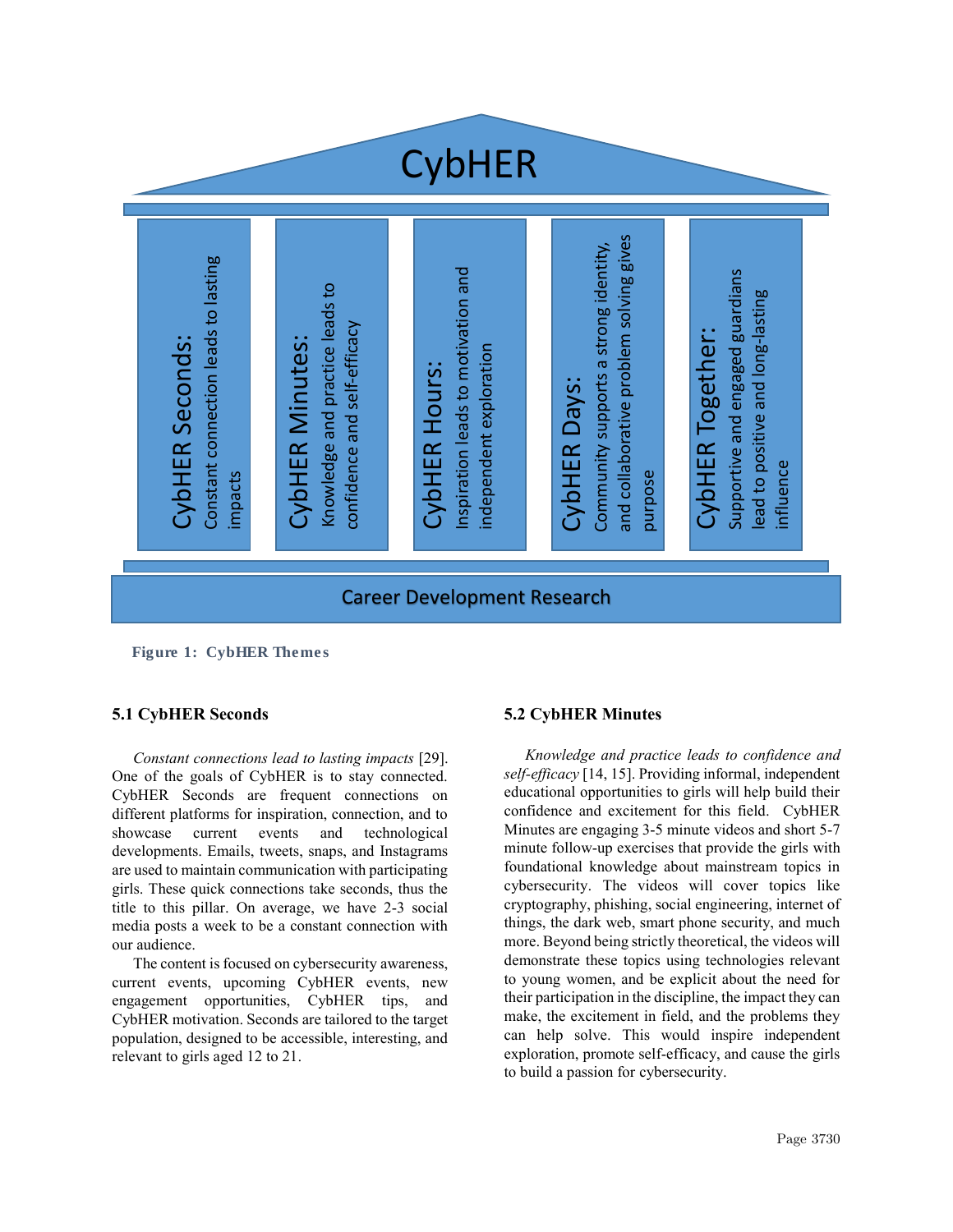#### 5.3 CybHER Hours

*Inspiration leads to motivation and independent exploration* [16]. CybHER Hours will be long-form, thirty to forty minute, inspirational videos created by leading women across the world in industry, government, research, and academia discussing their careers and areas of expertise.

These long-form videos will motivate and inspire girls through the stories of successful women. Our subjects will share how cybersecurity can lend itself to a fulfilling career as well as a fulfilling and balanced life. It is important for girls to view other women in a wide-range of jobs and employment statuses as successful role models in cybersecurity, allowing students to envision themselves in similar, important careers in cybersecurity. The videos will also work to defy gender and other stereotypes. All too often there is a perception of "tech" people working alone in a cubical. The videos will show successful women working in defiance of this assumption, talking about what they do, how they became a cyber professional, and sharing their goals for the future.

### 5.4 CybHER Days

*Community supports a strong identity, and collaborative problem solving gives purpose* [23-25]. It is well understood that girls can excel when there is community and support. In its simplest form, CybHER Days consist of students gathering together for a day of community and learning.

These events provide learning and exploration in a community setting where girls can identify with a group, develop social belonging, and receive mentorship, which leads to an anchor in the field.

CybHER Days provide opportunities for leadership. Girls team together and work towards accomplishing goals and learning in a supportive and encouraging environment.

CybHER Days are held at schools, universities, or public locations. An example of a CybHER Day includes learning programming, networking, and security concepts through hands-on exercises. It also includes problem solving, community building activities, and creative use of technology.

#### 5.5 CybHER Together

*Supportive and engaged guardians lead to positive and long-lasting influence* [27, 28]*.* Whereas the popular Mommy and Me and Daddy and Me classes (swimming, painting, cookie decorating, etc.) are used as a vehicle for skills building and bonding, CybHER Together reimagines this approach through the lens of cybersecurity.

CybHER Together addresses the need for supportive parents/guardians, who are highly influencial in their child's career choice, but may not be aware of the opportunities available in cybersecurity. An October 2016 report by the National Cybersecurity Alliance and Raytheon, revealed that millennial students were most influenced by their parents when dealing with career advice [6]. CybHER Together seeks to not only educate parent and child, but also to provide a fun, learning environment for the parent/guardian and child. We have hosted several CybHER Together events that have taught girls how to code robots, learn encryption, and work with their parents to learn more about cyber. Currently we have held events at the local library and science centers.

#### 5.6 Image

Many middle-school and high school youth know the value of attending events to increase education and learn more about cybersecurity, yet schedules and family life will often limit their ability or motivation to attend. It is also during this time that students need to continue to learn and socialize. Research indicates that marketing, relationships, resources, and providing a benefit, draw student to the programs [38, 39].

To reach middle-school and high-school girls, a mascot has been created called CybHER Girl (Figure 2).



Figure 2: CybHER Girl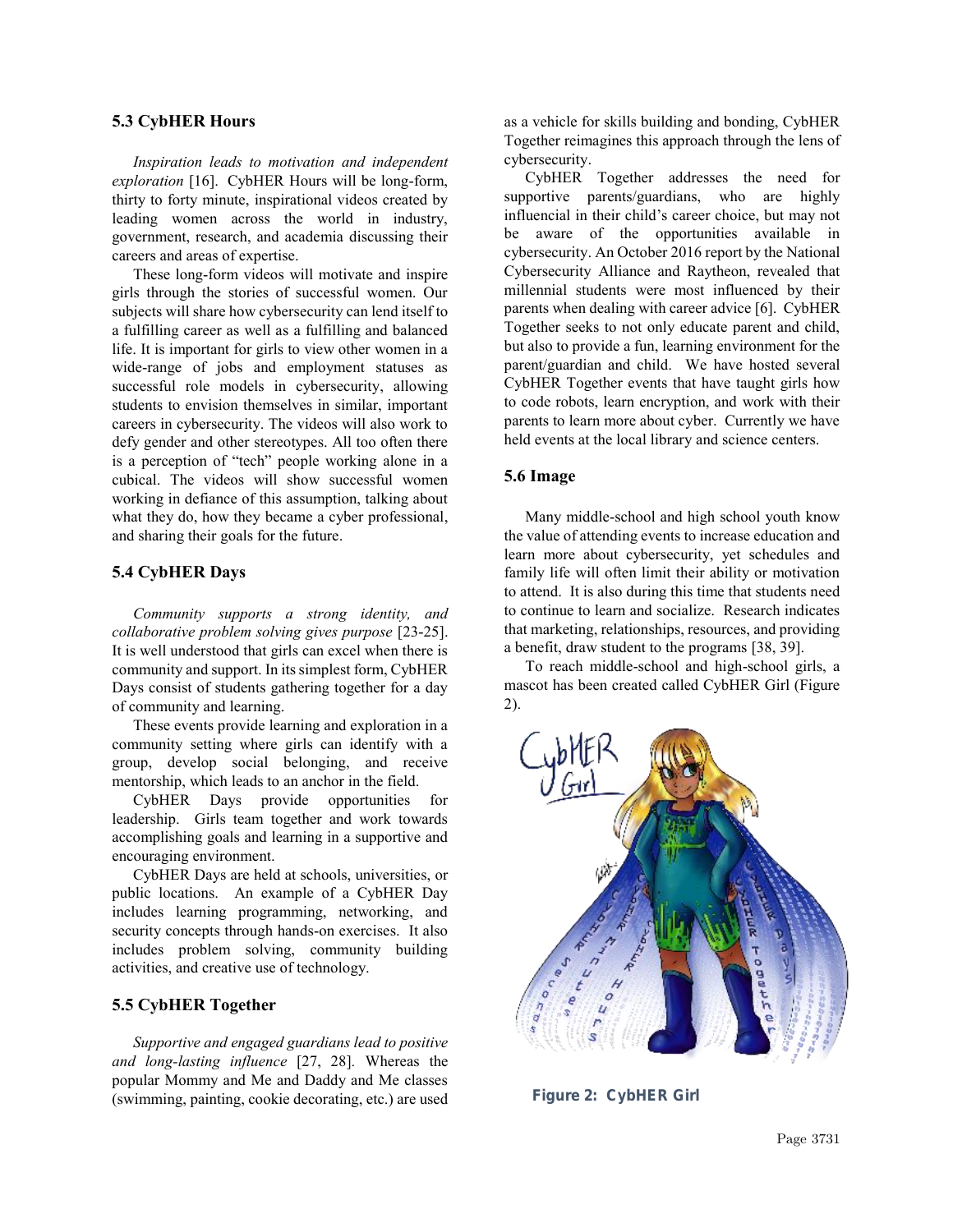This figure was created to be powerful, confident, and provide a way for young girls to connect to the program. Each area of CybHER gives the CybHER Girl her power to learn, be motivated, and achieve results.

### 6. Anchors

This project seeks to start anchors in the middle school years. Each of these themes can be tied to Schein's Career Anchors with the goal to start these anchors as soon as middle school. Schein indicates that people discover and thus identify one or more anchors as their careers evolve [8]. While the target audience of this research are not developing their careers, and they may not discover their true anchors for many years, we would like to start to develop these anchors early. Anchors develop through time and as decisions and choices are made [8]. This concept becomes important and relevant as we work to fill the human capital need in cybersecurity as well as retain women in the field.

Table 1 connects Schein's Career Anchors to the CybHER Themes. As Schein stated, "The only reliable prediction is that we will have to become perpetual learners, more self-reliant, and more capable than ever in dealing with surprises of all sorts. It should be a field day for those anchored in pure challenge [8]." CybHER activities form anchors and give girls the opportunity to become perpetual leaners while allowing them to face challenges.

| <b>Schein's Career Anchor<sup>[8]</sup></b>                                                                                                                                                                                                                                                                                                                                                      | <b>Supported CybHER Theme</b>                                                                                                                                                                                                               |
|--------------------------------------------------------------------------------------------------------------------------------------------------------------------------------------------------------------------------------------------------------------------------------------------------------------------------------------------------------------------------------------------------|---------------------------------------------------------------------------------------------------------------------------------------------------------------------------------------------------------------------------------------------|
| Security and Stability -- Employment security as a<br>lifetime employee can no longer be relied upon as<br>companies shift and change. Anchoring in this area<br>has to be dependent on oneself. The only thing a<br>person can take from an organization is the<br>opportunity to learn and gain experience. This will<br>cause him or her to be more employable in some other<br>organization. | CybHER Hours - Girls learn how professional<br>women have experienced security and stability,<br>therefore having foundational knowledge that this is<br>possible<br>CybHER Minutes, Days and Together - Learning<br>and gaining experience |
| Autonomy/Independence - Individuals do not thrive<br>when being dependent on any particular organization.<br>This group of people have high self-reliance.                                                                                                                                                                                                                                       | CybHER Seconds - constant self-learning                                                                                                                                                                                                     |
|                                                                                                                                                                                                                                                                                                                                                                                                  | CybHER Minutes - self-learning and practice                                                                                                                                                                                                 |
|                                                                                                                                                                                                                                                                                                                                                                                                  | CybHER Days - self-motivated to attend and learn<br>in a group                                                                                                                                                                              |
| Life Style – Economic security is one aspect of a 'life<br>system', which is the larger part of life-style,<br>including personal and family concerns. Autonomy<br>and concern for self are also factors. This area<br>involves organizations supporting the family unit,<br>sabbaticals, and creative ways for employees to<br>complete their work.                                             | CybHER Hours - While this anchor is harder to<br>experience, we believe this anchor can start girls<br>learning about professional women in the field.                                                                                      |
| Technical/functional Competence - Individuals<br>desire to feel competence and recognize the<br>importance of knowledge and skill and being life-long<br>learners.                                                                                                                                                                                                                               | CybHER Seconds - constant self-learning                                                                                                                                                                                                     |
|                                                                                                                                                                                                                                                                                                                                                                                                  | CybHER Minutes - self-learning and practice                                                                                                                                                                                                 |
|                                                                                                                                                                                                                                                                                                                                                                                                  | CybHER Days - self-motivated to attend and learn<br>in a group                                                                                                                                                                              |
|                                                                                                                                                                                                                                                                                                                                                                                                  | CybHER Together - learning with parent/guardian                                                                                                                                                                                             |
| General Managerial Competence - This anchor is<br>indicated through leadership and managerial skills.                                                                                                                                                                                                                                                                                            | CybHER Days and Together - While students will<br>not be put into a work managerial setting, we believe                                                                                                                                     |

#### Table 1: CybHER Anchor Themes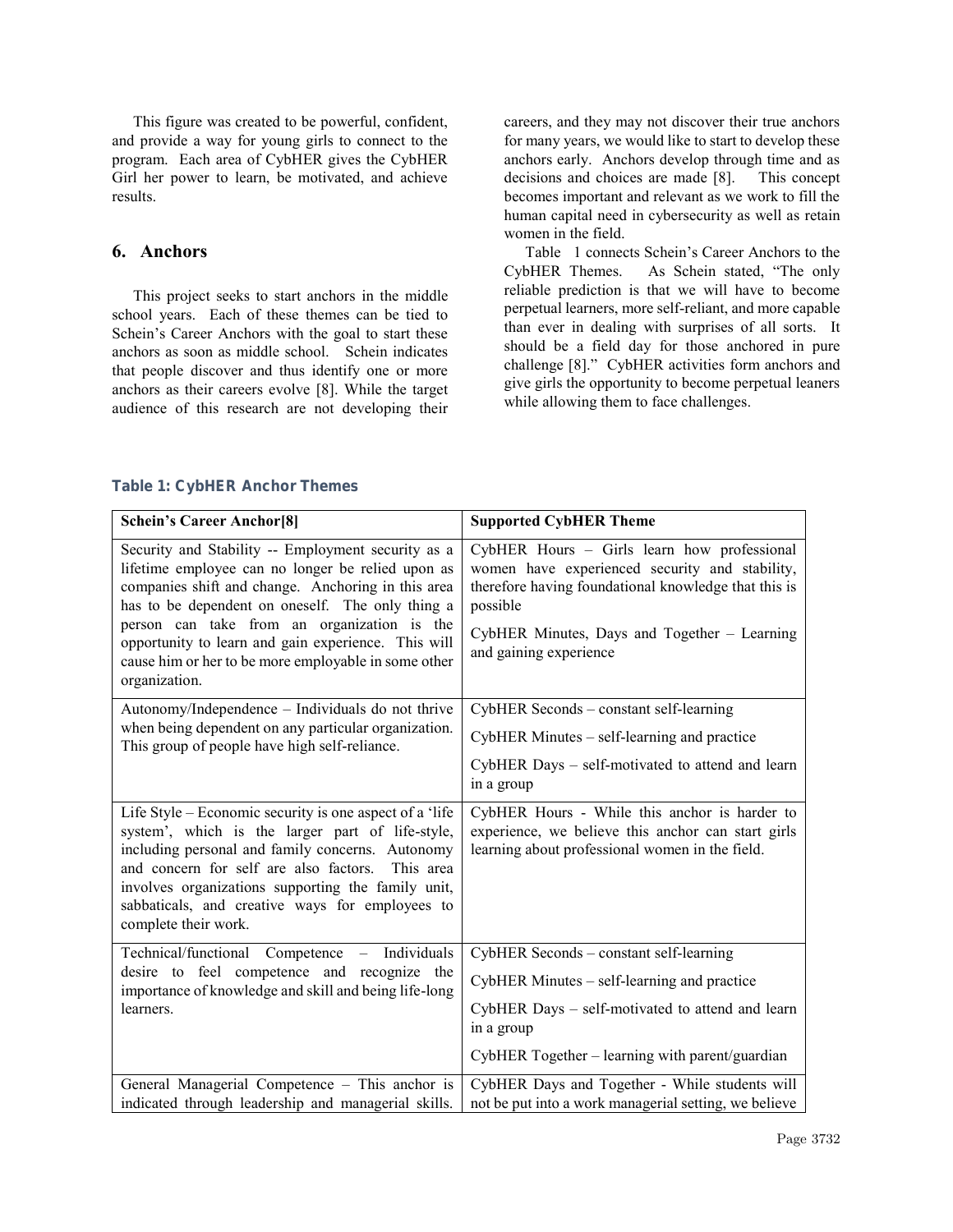| The individual with general management anchor is<br>generally after power, glory, responsibility,<br>accomplishment of a task, the ability to build and<br>manage a team, or a combination of these.    | that this anchor can start to develop through<br>CybHER Days where students can experience<br>leadership and learning. This can also happen during<br>CybHER Together where students are showing their<br>accomplishments to their parent/guardian.         |
|---------------------------------------------------------------------------------------------------------------------------------------------------------------------------------------------------------|-------------------------------------------------------------------------------------------------------------------------------------------------------------------------------------------------------------------------------------------------------------|
| Entrepreneurial creativity $-$ This anchor relates to<br>developing one's own business.                                                                                                                 | CybHER Hours - This anchor can start to form<br>through learning about entrepreneurial successes of<br>professional women. We believe it can also start to<br>form through CybHER Seconds, Minutes, Days, and<br>Together as students learn and experience. |
| Service/Dedication to a Cause $-$ This anchor shows<br>that individuals want to do something meaningful.                                                                                                | CybHER Seconds - constant connections on<br>worthwhile causes and service<br>CybHER Hours – seeing how others serve and are<br>doing something meaningful                                                                                                   |
| Pure challenge – This career anchor involves<br>individuals that want to overcome the impossible odds<br>and solve the unsolved problems. They are active<br>learners and want to challenge themselves. | All CybHER themes address this anchor by<br>challenging the students to learn and solve problems.                                                                                                                                                           |

### 7. Expected Results, Contributions and **Discussion**

CybHER educates, motivates, encourages and produces anchors for girls in cybersecurity. This method will be tested over time through growth of participants and an increase in the number of girls entering the field.

Our ultimate dream is to have diversity within in the cybersecurity workforce that would see equal number of males and females. We also seek a qualified workforce to fill the enormous number of cybersecurity jobs that are open in our nation. Diversity of thought provides innovative solutions to cybersecurity problems.

### 8. Conclusion

The lack of cybersecurity professionals has never been more serious. Initiatives to raise awareness over the last decade have resulted in a small amount of fruit. These initiatives and educational opportunities for students need to continue to grow and expand. It is important that females are receiving information and education about opportunities in cybersecurity. While the gender gap is nothing new, research does show that the trend is continuing. There is not one simple answer to solve the cybersecurity workforce shortage, but each positive step is a step in the right direction. These continued and sustainable efforts are required to meet the ever-increasing need. The CybHER program has the potential to immediately affect the diversity and quality of students pursuing a cybersecurity career path. Designing relevant, fun, and engaging security activities for girls that synergize with existing K-12 outreach programs, builds interest in existing programs, diversifies programs, engages new audiences, and educates on the fact that cybersecurity is relevant. Given our target audience is young, we need time to see if our efforts lead to increased enrollment in collegiate programs, then highly skilled workers. Our dissemination strategy has the potential to impact and partner with other projects nationally.

CybHER is an exciting endeavor to mentor and stay connected with girls. It seeks to inspire, motivate, educate, anchor, and walk alongside girls as they discover this fascinating field. The community created will be far reaching, and act as a catalyst for positive influence of change in an area that so desperately needs more diversity. As Grace M. Hopper (computer programmer 1943), once said, "The most dangerous phrase in the language is: We've always done it this way." CybHER seeks to do it differently.

By empowering, motivating, educating, and changing perceptions of girls and women toward cybersecurity, CybHER provides anchors to this field.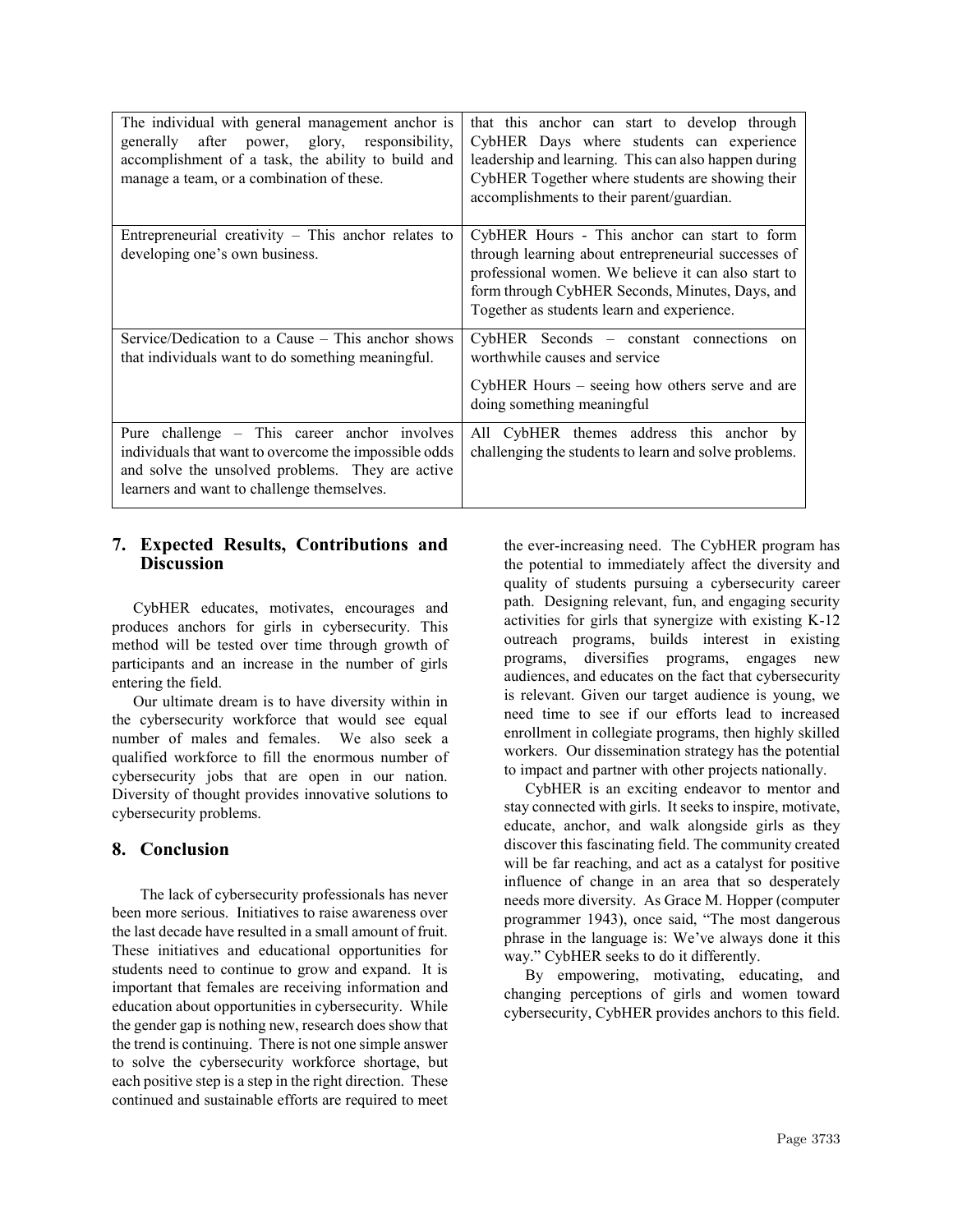### 9. References

- [1] S. C. Morgan, "Cybersecurity Market Report," Q4 2016, Available: [http://cybersecurityventures.com/cybersecurity](http://cybersecurityventures.com/cybersecurity-market-report/)[market-report/.](http://cybersecurityventures.com/cybersecurity-market-report/)
- [2] N. Nolte, "Despite Growing Cyber Threats and Workforce Gap, Women Remain Underrepresented in Information Security," A. Booz, Hamilton, Ed., ed, 2015.
- [3] *Memorandum for Heads of Departments and Agencies: Federa Cybersecurity Workforce Strategy*.
- [4] D. Robey, "Research commentary: diversity in information systems research: threat, promise, and responsibility," *Information systems research,* vol. 7, no. 4, pp. 400-408, 1996.
- [5] D. Frincke. (2017). *Deborah Frincke and the Need for Diversity of Perspective in Cybersecurity*. Available: [http://cybersecurity.ieee.org/blog/2016/09/20/deb](http://cybersecurity.ieee.org/blog/2016/09/20/deborah-frincke-and-the-need-for-diversity-of-perspective-in-cybersecurity/) [orah-frincke-and-the-need-for-diversity-of](http://cybersecurity.ieee.org/blog/2016/09/20/deborah-frincke-and-the-need-for-diversity-of-perspective-in-cybersecurity/)[perspective-in-cybersecurity/](http://cybersecurity.ieee.org/blog/2016/09/20/deborah-frincke-and-the-need-for-diversity-of-perspective-in-cybersecurity/)
- [6] "Securing Our Future: Closing the Cybersecurity Talent Gap," Raytheon-NCSA2016, Available: [http://www.raytheoncyber.com/rtnwcm/groups/c](http://www.raytheoncyber.com/rtnwcm/groups/cyber/documents/content/rtn_278208.pdf) [yber/documents/content/rtn\\_278208.pdf.](http://www.raytheoncyber.com/rtnwcm/groups/cyber/documents/content/rtn_278208.pdf)
- [7] E. H. Schein, "The individual, the organization, and the career: A conceptual scheme," *The Journal of Applied Behavioral Science,* vol. 7, no. 4, pp. 401-426, 1971.
- [8] E. H. Schein, "Career anchors revisited: Implications for career development in the 21st century," *The Academy of Management Executive,* vol. 10, no. 4, pp. 80-88, 1996.
- [9] J. L. Glass, S. Sassler, Y. Levitte, and K. M. Michelmore, "What's so special about STEM? A comparison of women's retention in STEM and professional occupations," *Social forces,* vol. 92, no. 2, pp. 723-756, 2013.
- [10] S. A. Hewlett, *The Athena factor: Reversing the brain drain in science, engineering, and technology*. Harvard Business School Watertown, MA, 2008.
- [11] S. Silbey, "Why Do So Many Women Who Study Engineering Leave the Field?," Harvard Business ReviewAugust 23, 2016.
- [12] C. Noteboom and P. Rowland, "An Exploration of Anchoring Female Millennial Students to an IS/IT Career Path: The CLASS Model," in *Proceedings of the 50th Hawaii International Conference on System Sciences*, 2017.
- [13] H.-Y. Huang and M. Bashir, "Examining the Gender Gap in Information Assurance: A Study of Psychological Factors," in *International Conference on Human-Computer Interaction*, 2015, pp. 117-122: Springer.
- [14] B. W. Pelham, "On confidence and consequence: the certainty and importance of self-knowledge," *Journal of personality and social psychology,*  vol. 60, no. 4, p. 518, 1991.
- [15] A. L. Zeldin and F. Pajares, "Against the odds: Self-efficacy beliefs of women in mathematical, scientific, and technological careers," *American Educational Research Journal,* vol. 37, no. 1, pp. 215-246, 2000.
- [16] R. Geritz, K. Gumtov, T. Martin, G. Heron, and K. Summerfield, "Methods and systems for providing career inspiration, motivation and guidance to a user," ed: Google Patents, 2013.
- [17] E. Seymour, *Talking about leaving: Why undergraduates leave the sciences*. Westview Press, 2000.
- [18] A. C. Barton, H. Kang, E. Tan, T. B. O'Neill, J. Bautista-Guerra, and C. Brecklin, "Crafting a future in science tracing middle school girls' identity work over time and space," *American Educational Research Journal,* p. 0002831212458142, 2012.
- [19] A. C. Graesser, N. K. Person, and J. P. Magliano, "Collaborative dialogue patterns in naturalistic one-to-one tutoring," *Applied cognitive psychology,* vol. 9, no. 6, pp. 495-522, 1995.
- [20] W. M. Waite, M. H. Jackson, A. Diwan, and P. M. Leonardi, "Student culture vs group work in computer science," *SIGCSE Bull.,* vol. 36, no. 1, pp. 12-16, 2004.
- [21] S. Katz, D. Allbritton, J. Aronis, C. Wilson, and M. L. Soffa, "Gender, achievement, and persistence in an undergraduate computer science program," *ACM SIGMIS Database,* vol. 37, no. 4, pp. 42-57, 2006.
- [22] T. Flushman, M. Gondree, and Z. N. Peterson, "This is not a game: early observations on using alternate reality games for teaching security concepts to first-year undergraduates," in *8th Workshop on Cyber Security Experimentation and Test (CSET 15)*, 2015.
- [23] V. Barr and C. Stephenson, "Bringing computational thinking to K-12: what is Involved and what is the role of the computer science education community?," *Acm Inroads,* vol. 2, no. 1, pp. 48-54, 2011.
- [24] L. Springer, M. E. Stanne, and S. S. Donovan, "Effects of small-group learning on undergraduates in science, mathematics, engineering, and technology: A meta-analysis," *Review of educational research,* vol. 69, no. 1, pp. 21-51, 1999.
- [25] L. Williams, E. Wiebe, K. Yang, M. Ferzli, and C. Miller, "In support of pair programming in the introductory computer science course," *Computer Science Education,* vol. 12, no. 3, pp. 197-212, 2002.
- [26] J. P. Cohoon, "An introductory course format for promoting diversity and retention," *ACM SIGCSE Bulletin,* vol. 39, no. 1, pp. 395-399, 2007.
- [27] S. V. Turner, P. W. Bernt, and N. Pecora, "Why Women Choose Information Technology Careers: Educational, Social, and Familial Influences," 2002.